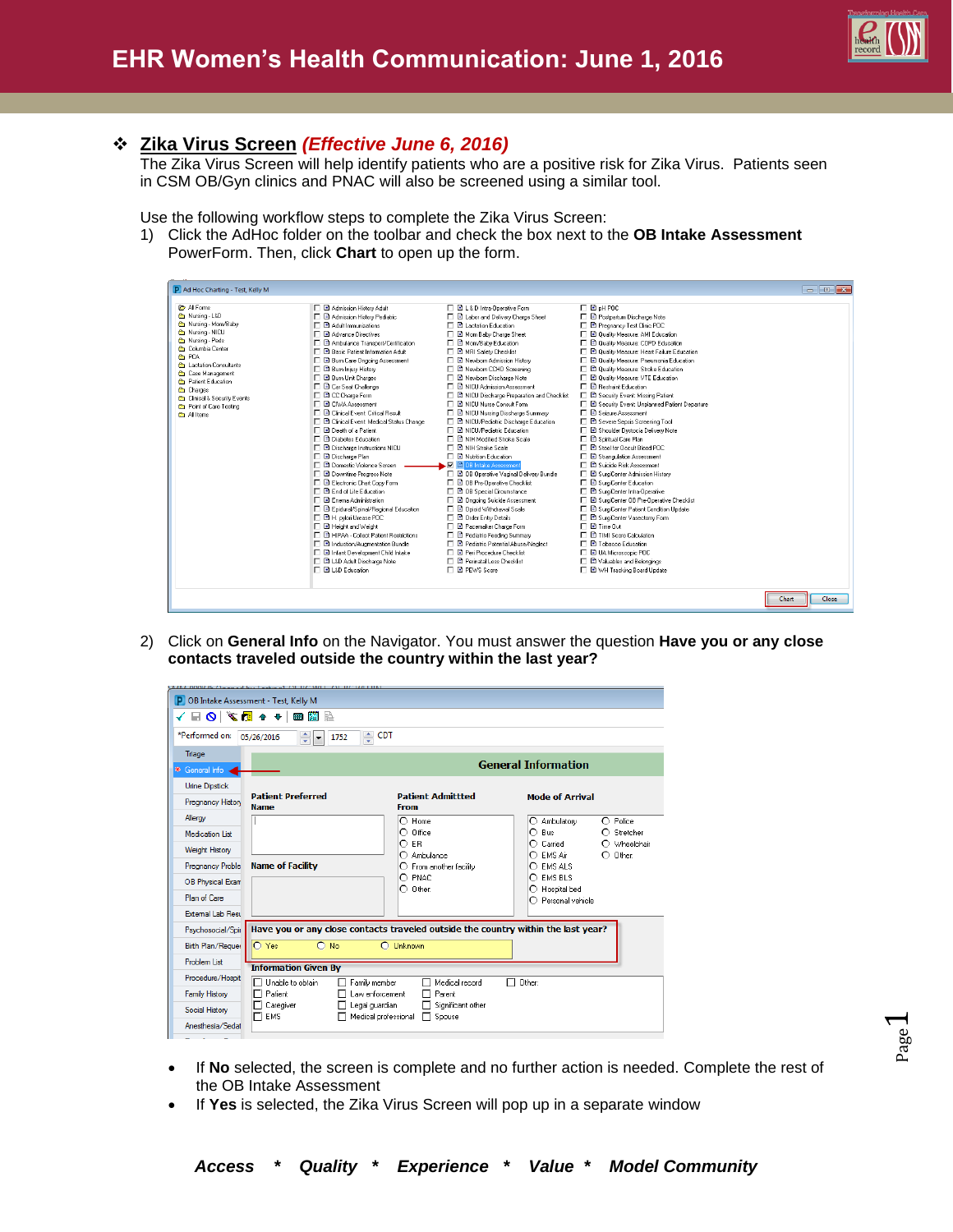- 3) You must select a country in the **Country Traveled** window.
	- a) If the country is not listed, select **Country Not Listed**. No further assessment is needed. Click the circle in the upper left corner of the window to return to the previous screen to complete the rest of the OB Intake Assessment.
	- b) Any other country picked will cause the remaining fields to ungray. **Note:** You must complete the yellow fields in order to sign the PowerForm.

| P. Zika Virus Screen - Test, Kelly M.                                                                         |                                                                                 |                                            |
|---------------------------------------------------------------------------------------------------------------|---------------------------------------------------------------------------------|--------------------------------------------|
| 0 <sup>2</sup>                                                                                                |                                                                                 |                                            |
|                                                                                                               |                                                                                 |                                            |
|                                                                                                               | <b>Zika Virus Screen</b>                                                        |                                            |
| 3                                                                                                             |                                                                                 |                                            |
| <b>Country Traveled-</b>                                                                                      |                                                                                 |                                            |
| <b>Country Not Listed</b>                                                                                     | <b>E</b> Equador                                                                | <b>Panana</b>                              |
| American Samoa                                                                                                | El Salvador                                                                     | Papua New Guinea                           |
| <b>D</b> Antis                                                                                                | 口压                                                                              | <b>Paraguay</b>                            |
| <b>FT</b> Barbados                                                                                            | <b>FI</b> French Guiana                                                         | Ruesto Rico, US tenitory                   |
| <b>FI</b> Belize                                                                                              | <b>FT</b> Guadeloupe<br><b>El Guaternala</b>                                    | <b>CI Saint Lucia</b><br><b>Carl Made</b>  |
| <b>Bolivia</b><br><b>FI</b> Bonaie                                                                            | <b>FI</b> Guiana                                                                | FI Saint Vincent and the Grenadines        |
| $\Box$ Brazil                                                                                                 | $\Box$ Hali                                                                     | $\Box$ Samoa                               |
| <b>FTI Cape Verde</b>                                                                                         | <b>FT</b> Honduras                                                              | <b>CI Sint Maadon</b>                      |
| <b>Colombia</b>                                                                                               | <b>U</b> Janaica                                                                | Suinane                                    |
| Commonwealth of Puerto Rico, US tenitory                                                                      | Kosse, Federated States of Micronesia                                           | T Tonga                                    |
| <b>Costa Rica</b><br><b>FLOOR</b>                                                                             | Hershall Islands<br><b>Natirique</b>                                            | Trinided and Tobago<br>U.S. Virgin Islands |
| <b>CLEARED</b>                                                                                                | Hesico                                                                          | <b>Nenezuels</b>                           |
| <b>FT</b> Dominica                                                                                            | <b>FT</b> New Caledonia                                                         |                                            |
| Dominican Republic                                                                                            | <b>El Nicaragua</b>                                                             |                                            |
| Did you become pregnant within 2 to 12 weeks of return from travel?<br>C Yes<br>$\bigcap$ No.                 |                                                                                 |                                            |
|                                                                                                               |                                                                                 | For positive screens, call provider        |
| <b>Date of Return</b><br><b>Date of Departure</b>                                                             |                                                                                 | <b>Name of Provider Notified</b>           |
| $\boxed{mp\alphapm\alpha} \qquad \quad \boxed{\frac{A}{\psi}} \quad \psi$<br>on per permit<br>$\frac{1}{2}$ v |                                                                                 | 医                                          |
| Has the patient been sick enough to be hospitalized?                                                          |                                                                                 |                                            |
| O Yes<br>$O$ No.                                                                                              |                                                                                 |                                            |
|                                                                                                               |                                                                                 |                                            |
| Did the patient have insect bites?                                                                            |                                                                                 |                                            |
| O Yes<br>$\bigcap$ No.<br>C Lisknown                                                                          |                                                                                 |                                            |
|                                                                                                               |                                                                                 |                                            |
|                                                                                                               | Has the patient ever been vaccinated for Yellow Fever or Japanese Encephalitis? |                                            |
| n Yes<br>$n_{\rm M}$                                                                                          |                                                                                 |                                            |
|                                                                                                               |                                                                                 |                                            |
| Has the patient ever had Denque Fever?                                                                        |                                                                                 |                                            |
| C Yes<br>$O$ No                                                                                               |                                                                                 |                                            |
|                                                                                                               | Has the patient had one or more of the following symptoms in the last 24 hours? |                                            |
| Artraigio<br><b>Nualzia</b>                                                                                   |                                                                                 |                                            |
| Conjunctivis<br>$\Box$ Resh                                                                                   |                                                                                 |                                            |
| <b>T</b> Fever<br><b>ITI</b> Denies                                                                           |                                                                                 |                                            |
|                                                                                                               |                                                                                 |                                            |
|                                                                                                               |                                                                                 |                                            |



|                                                                                                                                                                                                                                                                                                                                                                                                                   | <b>Zika Virus Screen</b> |                       |                                                                                                                                                                                                                                                                                     |                                                                                 |  |                                                                                                                                                                                                                                                                                    |
|-------------------------------------------------------------------------------------------------------------------------------------------------------------------------------------------------------------------------------------------------------------------------------------------------------------------------------------------------------------------------------------------------------------------|--------------------------|-----------------------|-------------------------------------------------------------------------------------------------------------------------------------------------------------------------------------------------------------------------------------------------------------------------------------|---------------------------------------------------------------------------------|--|------------------------------------------------------------------------------------------------------------------------------------------------------------------------------------------------------------------------------------------------------------------------------------|
| <b>Country Traveled</b>                                                                                                                                                                                                                                                                                                                                                                                           |                          |                       |                                                                                                                                                                                                                                                                                     |                                                                                 |  |                                                                                                                                                                                                                                                                                    |
| Country Not Listed<br>American Samoa<br><b>M</b> Aruba<br><b>N</b> Barbados<br><b>FI</b> Belize<br><b>ITI</b> Bolivia<br>□ Bonaire<br><b>FI</b> Brazil<br>T Cape Verde<br><b>□</b> Colombia<br>Commonwealth of Puerto Rico, US territory<br><b>FI</b> Costa Rica<br><b>ITI</b> Cuba<br>TI Curacao<br><b>FI</b> Dominica<br>Oominican Republic<br>Were you pregnant during travel outside of the country?<br>O Yes | $O$ No                   | 3 <sub>b</sub><br>3h  | $\Box$ Equador<br><b>FI El Salvador</b><br>ITI Fii<br>Fl French Guiana<br>FI Guadeloupe<br><b>ITI</b> Guatemala<br>∏ Guyana<br>$\Box$ Haiti<br><b>FI</b> Honduras<br>$\Box$ Jamaica<br>Marshall Islands<br><b>FI</b> Martinique<br><b>ID</b> Mexico<br>□ New Caledonia<br>Nicaragua | F Kosrae. Federated States of Micronesia                                        |  | $\Box$ Panama<br>Papua New Guinea<br>F Paraguay<br>Puerto Rico, US territory<br><b>FI</b> Saint Lucia<br>□ Saint Martin<br>□ Saint Vincent and the Grenadines<br>□ Samoa<br>□ Sint Maarten<br>□ Suriname<br>□ Tonga<br>T Trinidad and Tobago<br>□ U.S. Virgin Islands<br>Menezuela |
|                                                                                                                                                                                                                                                                                                                                                                                                                   |                          |                       |                                                                                                                                                                                                                                                                                     |                                                                                 |  |                                                                                                                                                                                                                                                                                    |
|                                                                                                                                                                                                                                                                                                                                                                                                                   |                          |                       |                                                                                                                                                                                                                                                                                     |                                                                                 |  |                                                                                                                                                                                                                                                                                    |
| O Yes                                                                                                                                                                                                                                                                                                                                                                                                             | $O$ No.                  |                       |                                                                                                                                                                                                                                                                                     | Did you become pregnant within 2 to 12 weeks of return from travel?             |  |                                                                                                                                                                                                                                                                                    |
|                                                                                                                                                                                                                                                                                                                                                                                                                   |                          |                       |                                                                                                                                                                                                                                                                                     |                                                                                 |  | For positive screens, call provider                                                                                                                                                                                                                                                |
| <b>Date of Departure</b>                                                                                                                                                                                                                                                                                                                                                                                          |                          | <b>Date of Return</b> |                                                                                                                                                                                                                                                                                     |                                                                                 |  | <b>Name of Provider Notified</b>                                                                                                                                                                                                                                                   |
| на рак ранна                                                                                                                                                                                                                                                                                                                                                                                                      | не рекросси<br>֥         |                       | $\div$ -                                                                                                                                                                                                                                                                            |                                                                                 |  | Q                                                                                                                                                                                                                                                                                  |
| Has the patient been sick enough to be hospitalized?                                                                                                                                                                                                                                                                                                                                                              |                          |                       |                                                                                                                                                                                                                                                                                     |                                                                                 |  |                                                                                                                                                                                                                                                                                    |
| O Yes                                                                                                                                                                                                                                                                                                                                                                                                             | $\cap$ No.               |                       |                                                                                                                                                                                                                                                                                     |                                                                                 |  |                                                                                                                                                                                                                                                                                    |
| Did the patient have insect bites?                                                                                                                                                                                                                                                                                                                                                                                |                          |                       |                                                                                                                                                                                                                                                                                     |                                                                                 |  |                                                                                                                                                                                                                                                                                    |
| O Yes                                                                                                                                                                                                                                                                                                                                                                                                             | $\bigcap$ No             | C Unknown             |                                                                                                                                                                                                                                                                                     |                                                                                 |  |                                                                                                                                                                                                                                                                                    |
|                                                                                                                                                                                                                                                                                                                                                                                                                   |                          |                       |                                                                                                                                                                                                                                                                                     |                                                                                 |  |                                                                                                                                                                                                                                                                                    |
| O Yes                                                                                                                                                                                                                                                                                                                                                                                                             | $\bigcap$ No             |                       |                                                                                                                                                                                                                                                                                     | Has the patient ever been vaccinated for Yellow Fever or Japanese Encephalitis? |  |                                                                                                                                                                                                                                                                                    |
|                                                                                                                                                                                                                                                                                                                                                                                                                   |                          |                       |                                                                                                                                                                                                                                                                                     |                                                                                 |  |                                                                                                                                                                                                                                                                                    |
| Has the patient ever had Denque Fever?                                                                                                                                                                                                                                                                                                                                                                            |                          |                       |                                                                                                                                                                                                                                                                                     |                                                                                 |  |                                                                                                                                                                                                                                                                                    |
| O Yes                                                                                                                                                                                                                                                                                                                                                                                                             | $\bigcap$ No             |                       |                                                                                                                                                                                                                                                                                     |                                                                                 |  |                                                                                                                                                                                                                                                                                    |
|                                                                                                                                                                                                                                                                                                                                                                                                                   |                          |                       |                                                                                                                                                                                                                                                                                     | Has the patient had one or more of the following symptoms in the last 24 hours? |  |                                                                                                                                                                                                                                                                                    |
| M Arthralgia                                                                                                                                                                                                                                                                                                                                                                                                      | Myalgia                  |                       |                                                                                                                                                                                                                                                                                     |                                                                                 |  |                                                                                                                                                                                                                                                                                    |
| <b>FI</b> Conjunctivtis                                                                                                                                                                                                                                                                                                                                                                                           | $\Box$ Rash              |                       |                                                                                                                                                                                                                                                                                     |                                                                                 |  |                                                                                                                                                                                                                                                                                    |
| $\Box$ Fever                                                                                                                                                                                                                                                                                                                                                                                                      | Denies                   |                       |                                                                                                                                                                                                                                                                                     |                                                                                 |  |                                                                                                                                                                                                                                                                                    |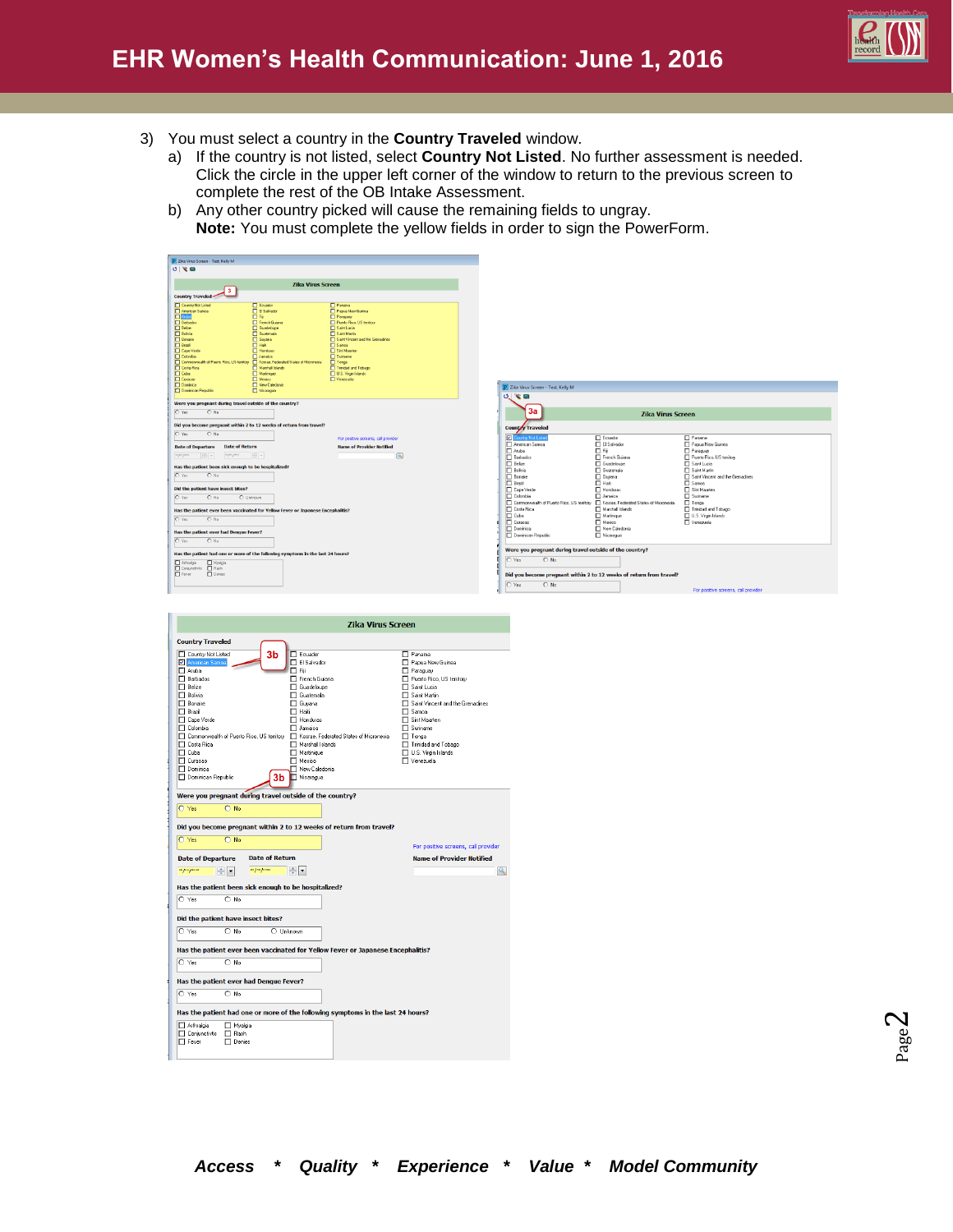

4) Patients who were pregnant during travel outside of the country **OR** became pregnant within 2 to 12 weeks of return of travel are a **positive** risk for Zika Virus and an **Infectious Disease Alert** will pop up. Click the circle in the upper left corner to acknowledge the alert and return to the previous screen.

| Were you pregnant during travel outside of the country?                                                                                                                                              |                                                                                                    |              |
|------------------------------------------------------------------------------------------------------------------------------------------------------------------------------------------------------|----------------------------------------------------------------------------------------------------|--------------|
| ⊙ Yes<br>$O$ No                                                                                                                                                                                      |                                                                                                    |              |
| Did you become pregnant within 2 to 12 weeks of return from travel?                                                                                                                                  |                                                                                                    |              |
| $\circ$ Yes<br>$\bullet$ No                                                                                                                                                                          | P Infectious Disease Alert Zika - Test, Kelly M                                                    | $\mathbf{x}$ |
| <b>Date of Return</b><br><b>Date of Departure</b><br>$\frac{1}{\sqrt{2}}\sqrt{\frac{1}{2}}$<br>$\Rightarrow$ $\equiv$<br>$x \rightarrow y \rightarrow z \rightarrow z \rightarrow x$<br>ин ран рамки | 医画<br>σI<br><b>Infectious Disease Alert</b>                                                        |              |
| Has the patient been sick enough to be hospit                                                                                                                                                        | Your patient has been IDENTIFIED as being at risk for Zika Virus Disease.                          |              |
| O Yes<br>$O$ No                                                                                                                                                                                      |                                                                                                    |              |
| Did the patient have insect bites?                                                                                                                                                                   | You do not need to do anything within the EHR other than complete your documentation.              |              |
| $\circ$ Yes<br>$\bigcirc$ No<br>O Unknown                                                                                                                                                            | INFORM: Infection Prevention: Alice Brewer, CSM Director, Infection Prevention, Pager 414-557-5568 |              |
| Has the patient ever been vaccinated for Yelk                                                                                                                                                        |                                                                                                    |              |
| O Yes<br>$O$ No                                                                                                                                                                                      | $\bullet$                                                                                          |              |
| Has the patient ever had Dengue Fever?                                                                                                                                                               | Zika Risk:                                                                                         |              |
| $\circ$ Yes<br>$\bigcirc$ No                                                                                                                                                                         |                                                                                                    |              |
| Has the patient had one or more of the followi<br>$\overline{$                                                                                                                                       |                                                                                                    |              |

- 5) Answer the remaining questions on the screen. **Note:** The items in yellow must be addressed to sign the PowerForm.
- 6) You must call the provider for a positive screen. Indicate which provider notified in the **Name of Provider Notified** field.
- 7) Click the circle in the upper left corner to return to the OB Intake Assessment.

| P Zika Virus Screen - TESTING, JULIEWH                                                                                                                                                                                                                                                                                                                |                                                                                                                                                                                                                                                                    |                                                                                                                                                                                                                                                                                       |
|-------------------------------------------------------------------------------------------------------------------------------------------------------------------------------------------------------------------------------------------------------------------------------------------------------------------------------------------------------|--------------------------------------------------------------------------------------------------------------------------------------------------------------------------------------------------------------------------------------------------------------------|---------------------------------------------------------------------------------------------------------------------------------------------------------------------------------------------------------------------------------------------------------------------------------------|
| $\sim$ m<br>ð                                                                                                                                                                                                                                                                                                                                         |                                                                                                                                                                                                                                                                    |                                                                                                                                                                                                                                                                                       |
|                                                                                                                                                                                                                                                                                                                                                       | <b>Zika Virus Screen</b>                                                                                                                                                                                                                                           |                                                                                                                                                                                                                                                                                       |
| <b>Country Traveled</b>                                                                                                                                                                                                                                                                                                                               |                                                                                                                                                                                                                                                                    |                                                                                                                                                                                                                                                                                       |
| □ Country Not Listed<br>American Samoa<br><b>▽</b> Aruba<br>FI Barbados<br>$\Box$ Belize<br>□ Bolivia<br>$\Box$ Bonaire<br>$\Box$ Brazil<br>□ Cape Verde<br>$\Box$ Colombia<br>□ Commonwealth of Puerto Rico, US territory □ Kosrae, Federated States of Micronesia<br>□ Costa Rica<br>$\Box$ Cuba<br>T Curacao<br>□ Dominica<br>□ Dominican Republic | <b>IT</b> Ecuador<br>FI El Salvador<br>$\Box$ Fij<br>FI French Guiana<br>FI Guadeloupe<br>□ Guatemala<br>$\Box$ Guyana<br>$\Box$ Haiti<br>$\Box$ Honduras<br>$\Box$ Jamaica<br>Marshall Islands<br><b>ITI</b> Martinique<br>□ Mexico<br>Mew Caledonia<br>Micaragua | $\Box$ Panama<br>Papua New Guinea<br>Paraguay<br>Puerto Rico, US territory<br>□ Saint Lucia<br>□ Saint Martin<br>Saint Vincent and the Grenadines<br>$\Box$ Samoa<br>□ Sint Maarten<br>$\Box$ Suriname<br>$\Box$ Tonga<br>T Trinidad and Tobago<br>U.S. Virgin Islands<br>□ Venezuela |
| Were you pregnant during travel outside of the country?<br>$O$ Yes<br>⊕ No<br>Did you become pregnant within 2 to 12 weeks of return from travel?<br>C Yes<br>$\bigcirc$ No                                                                                                                                                                           |                                                                                                                                                                                                                                                                    | 6                                                                                                                                                                                                                                                                                     |
| <b>Date of Return</b><br><b>Date of Departure</b>                                                                                                                                                                                                                                                                                                     |                                                                                                                                                                                                                                                                    | For positive screens, call provider<br><b>Name of Provider Notified</b>                                                                                                                                                                                                               |
| же <i>рак рос</i> ки<br>ни рос раник<br>$\blacktriangledown$                                                                                                                                                                                                                                                                                          | ÷F                                                                                                                                                                                                                                                                 | <b>Burstein, Paul D MD</b><br>Q                                                                                                                                                                                                                                                       |
| Has the patient been sick enough to be hospitalized?                                                                                                                                                                                                                                                                                                  |                                                                                                                                                                                                                                                                    |                                                                                                                                                                                                                                                                                       |
| $O$ Yes<br>$\cap$ No                                                                                                                                                                                                                                                                                                                                  |                                                                                                                                                                                                                                                                    |                                                                                                                                                                                                                                                                                       |
| Did the patient have insect bites?                                                                                                                                                                                                                                                                                                                    |                                                                                                                                                                                                                                                                    |                                                                                                                                                                                                                                                                                       |
| O Yes<br>$\bigcirc$ No                                                                                                                                                                                                                                                                                                                                | O Unknown                                                                                                                                                                                                                                                          |                                                                                                                                                                                                                                                                                       |
| Has the patient ever been vaccinated for Yellow Fever or Japanese Encephalitis?                                                                                                                                                                                                                                                                       |                                                                                                                                                                                                                                                                    |                                                                                                                                                                                                                                                                                       |
| $\bigcap$ Yes<br>$\bigcap$ No                                                                                                                                                                                                                                                                                                                         |                                                                                                                                                                                                                                                                    |                                                                                                                                                                                                                                                                                       |
| Has the patient ever had Denque Fever?                                                                                                                                                                                                                                                                                                                |                                                                                                                                                                                                                                                                    |                                                                                                                                                                                                                                                                                       |
| $O$ Yes<br>$\bigcirc$ No                                                                                                                                                                                                                                                                                                                              |                                                                                                                                                                                                                                                                    |                                                                                                                                                                                                                                                                                       |
|                                                                                                                                                                                                                                                                                                                                                       |                                                                                                                                                                                                                                                                    |                                                                                                                                                                                                                                                                                       |
|                                                                                                                                                                                                                                                                                                                                                       | Has the patient had one or more of the following symptoms in the last 24 hours?                                                                                                                                                                                    |                                                                                                                                                                                                                                                                                       |
| Arthralgia<br>Myalgia<br>$\Box$ Rash<br>Conjunctivtis<br><b>ITI</b> Denies<br>$\Box$ Fever                                                                                                                                                                                                                                                            |                                                                                                                                                                                                                                                                    |                                                                                                                                                                                                                                                                                       |